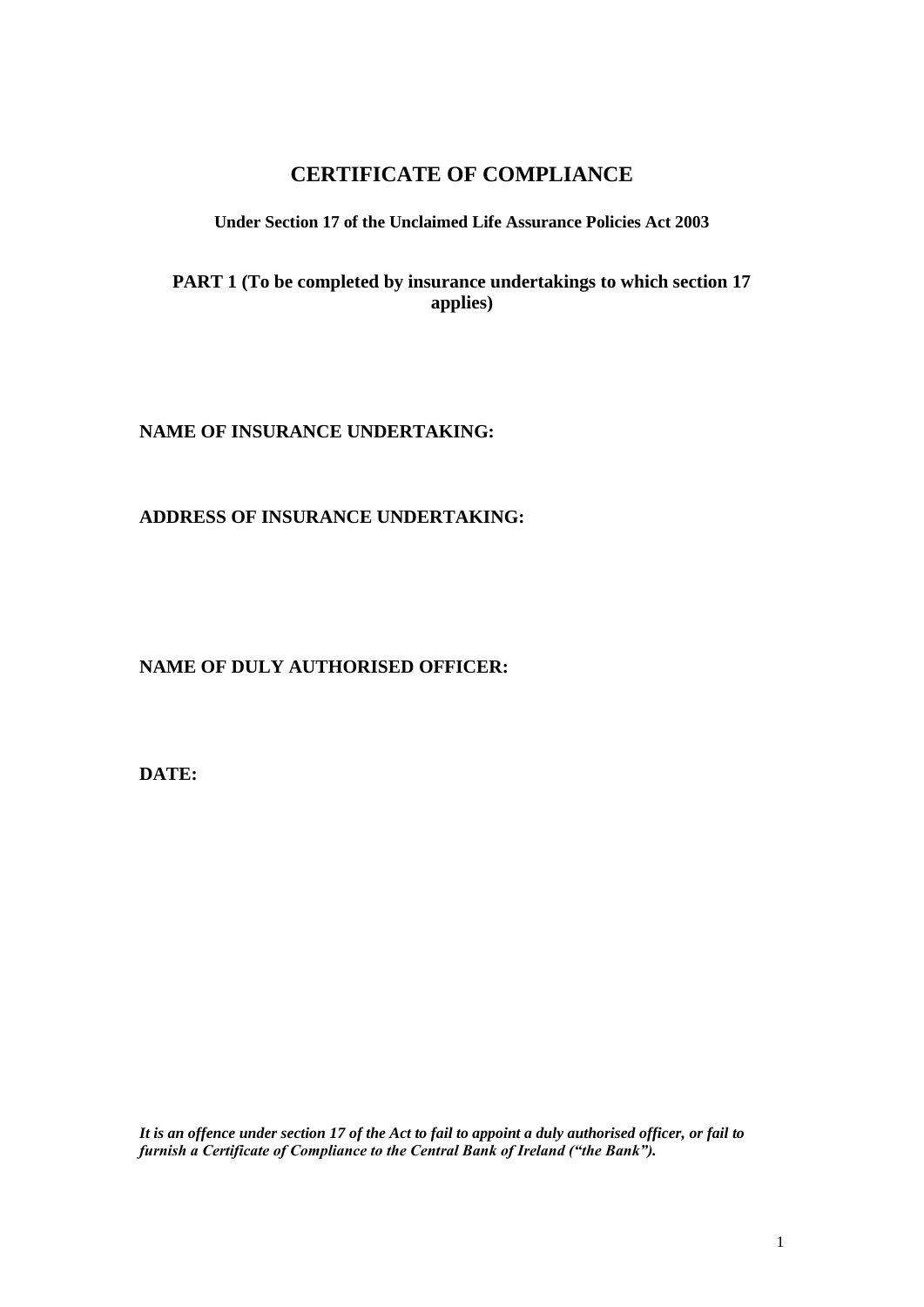## **CERTIFICATE OF COMPLIANCE**

I \_\_\_\_\_\_\_\_\_\_\_\_\_\_\_\_\_\_\_\_\_\_\_\_\_\_\_\_\_\_\_\_\_\_, being the duly authorised officer of \_\_\_\_\_\_\_\_\_\_\_\_\_\_\_\_\_\_\_\_\_\_\_\_\_\_\_\_\_\_\_\_\_\_\_\_, in fulfilment of my obligations under section 17 of the Unclaimed Life Assurance Policies Act, 2003 (the Act), in relation to unclaimed policies as defined in section 6 of the Act, hereby certify that \_\_\_\_\_\_\_\_\_\_\_\_\_\_\_\_\_\_\_\_\_\_\_\_\_\_\_\_\_\_\_\_\_\_\_\_ has complied with the following provisions of the Act, subject to the exceptions, qualifications and/or amplifications

set out below:

(i) (a) has published a notice in the prescribed form in accordance with section 9 of the Act;

#### **OR**

(b) The prescribed notice has been published on behalf of  $\mathbf{b}$  by the Irish Insurance Federation, in accordance with section 9 of the Act;

### **OR**

 $(c)$ , being an insurance undertaking that does not hold any unclaimed policies, has not published a notice in the prescribed form nor has had a notice published on its behalf.

### *[Complete as appropriate]*

 $(ii)$  (a) eing an insurance undertaking that holds unclaimed policies to which section 10(1)of the Act applies, has transferred the moneys in these accounts to the Dormant Accounts Fund established under the Dormant Accounts Act, 2001;

## **OR**

(b) \_\_\_\_\_\_\_\_\_\_\_\_\_\_\_\_\_\_\_\_\_\_\_\_\_\_\_\_\_\_\_\_\_\_\_\_, being an insurance undertaking that does not hold any unclaimed policies to which section 10(1) of the Act applies, has made a written report to that effect with the National Treasury Management Agency, as required by section 10(4) of the Act.

#### *[Complete as appropriate]*

(iii)  $\qquad \qquad$  keeps a register of unclaimed policies, in accordance with section 12 of the Act.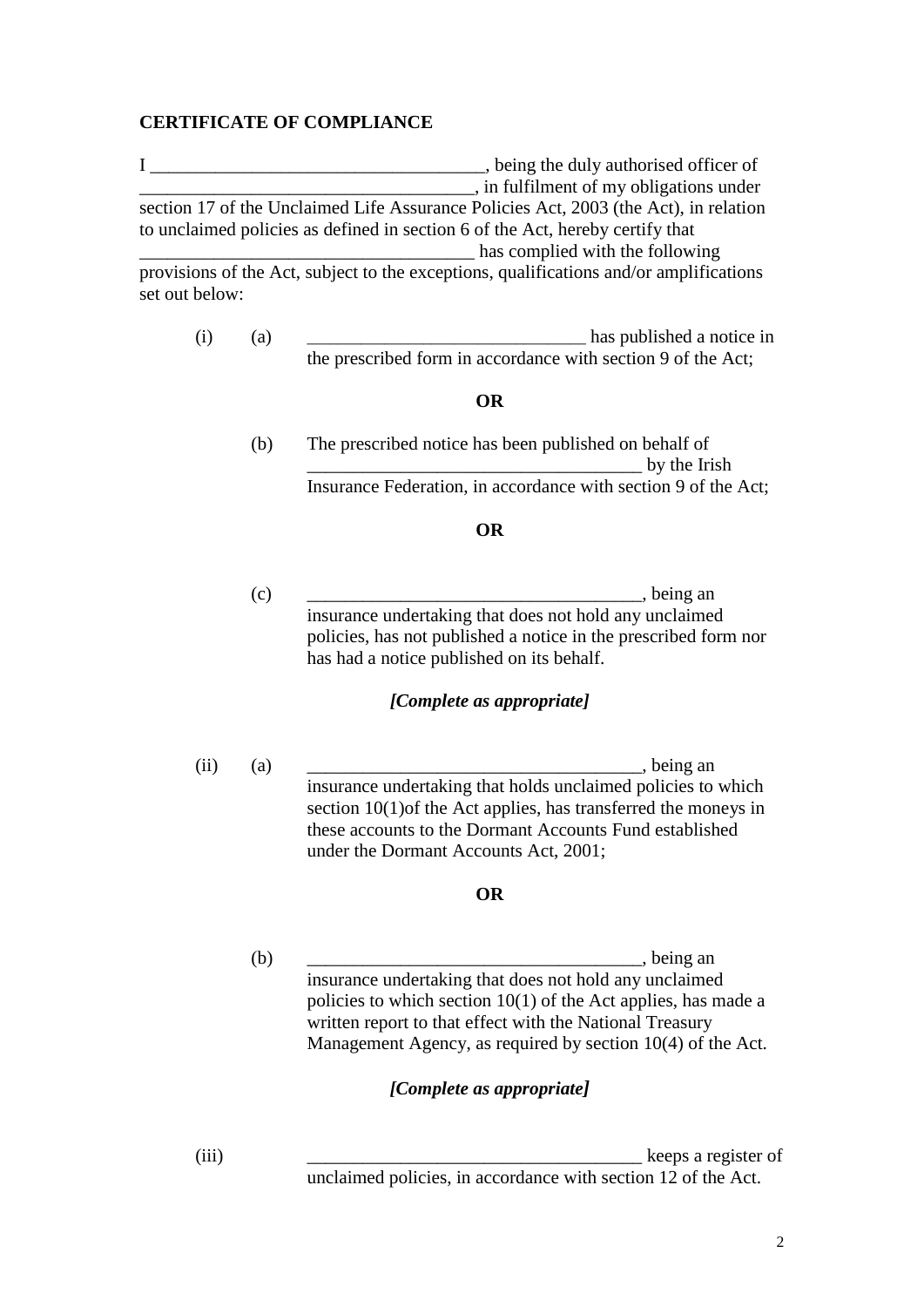$(iv)$   $\qquad \qquad$  has processed all

claims received by it in the relevant period, in accordance with section 15 of the Act.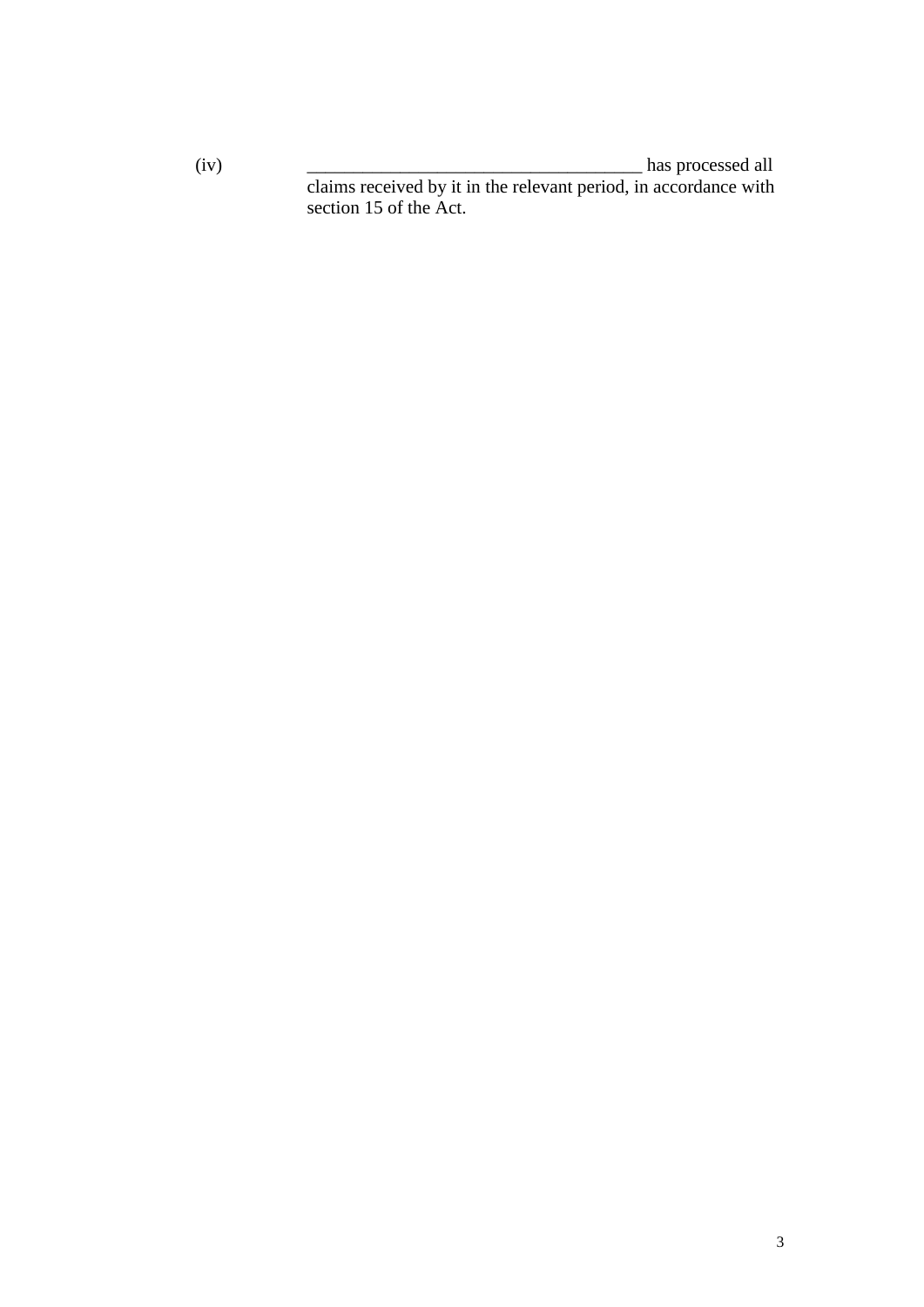#### **EXCEPTIONS, QUALIFICATIONS AND/OR AMPLIFICATIONS**

*[If insufficient space has been provided for the information required to be given in this section of the Certificate, please provide that information on a separate sheet and refer to it in the space provided hereunder. Please ensure that any sheets are clearly marked with the name of your institution and referenced to the appropriate provision of this Certificate.]*

Please give details of any non-compliance in respect of your institution (if applicable)

Please indicate, in each of the following, if non-applicable (N/A):

(i) and the contract of the contract of the contract of the contract of the contract of the contract of the contract of the contract of the contract of the contract of the contract of the contract of the contract of the co have published on its behalf, a notice in the prescribed form, in accordance with section 9 of the Act, for the reasons now stated:

(ii) being an insurance undertaking to which section 10(1) of the Act applies, has failed to transfer the correct amount of money in these accounts to the Dormant Accounts Fund, for the reasons now stated:

*[Please give details of incorrect sums transferred/sums not transferred to the Dormant Accounts Fund.]*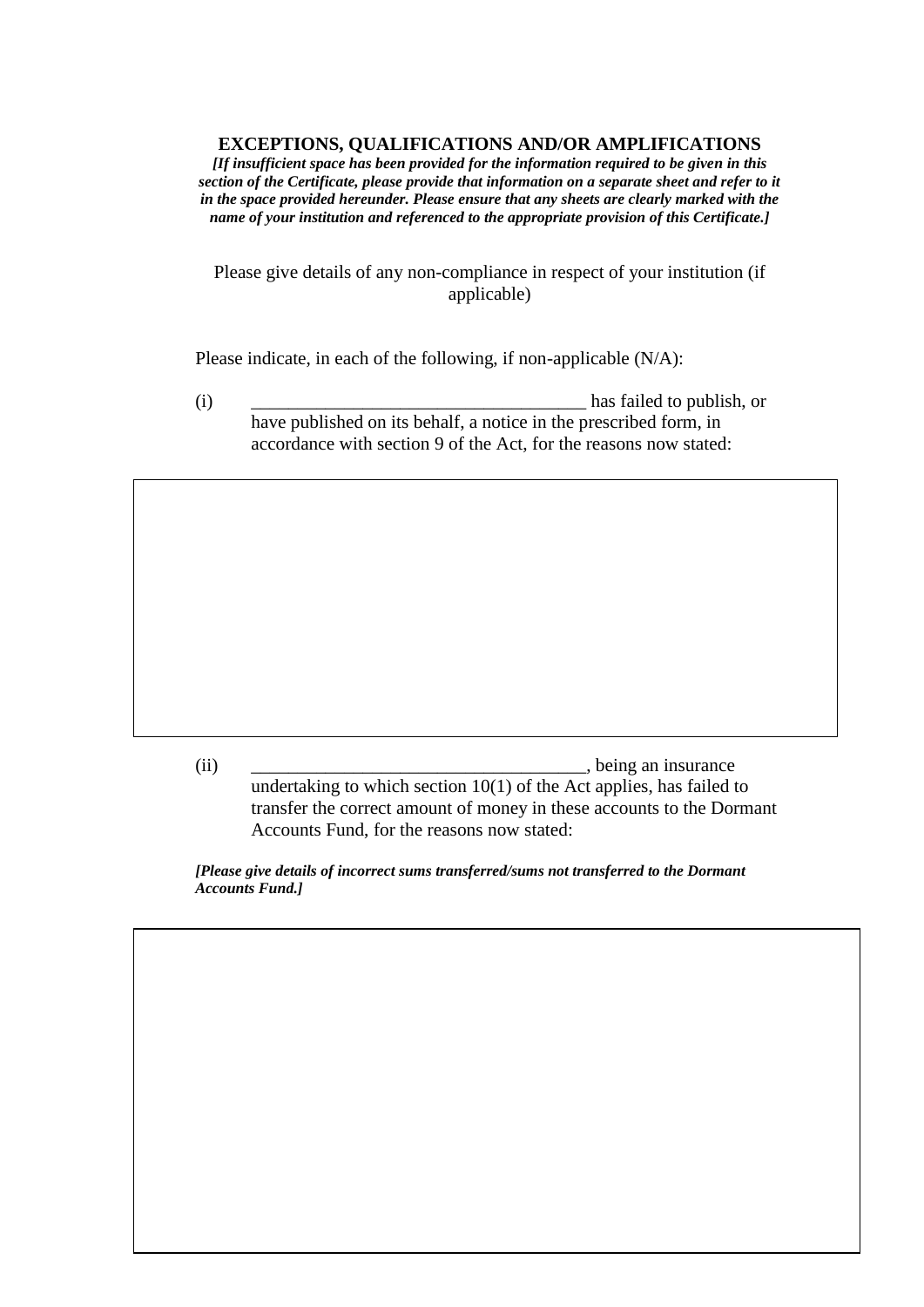(iii) \_\_\_\_\_\_\_\_\_\_\_\_\_\_\_\_\_\_\_\_\_\_\_\_\_\_\_\_\_\_\_\_\_\_\_\_ has failed to keep a register of unclaimed policies in accordance with section 12 of the Act, **OR** \_\_\_\_\_\_\_\_\_\_\_\_\_\_\_\_\_\_\_\_\_\_\_\_\_\_\_\_\_\_\_\_\_\_\_\_ has kept a register of unclaimed policies but failed to enter into its register all of the particulars specified in subsections (2) and/or (3) of section 12 *[complete as appropriate]*, for the reasons now stated:

*[Please give details of non-compliance with any specific provision of section 12(2) or section 12(3), together with reasons for said non-compliance.]*

(iv) \_\_\_\_\_\_\_\_\_\_\_\_\_\_\_\_\_\_\_\_\_\_\_\_\_\_\_\_\_\_\_\_\_\_\_\_ has failed to process some/all *[complete as appropriate]* claims received by it in the relevant period, in accordance with section 15 of the Act, in the manner and for the reasons now stated: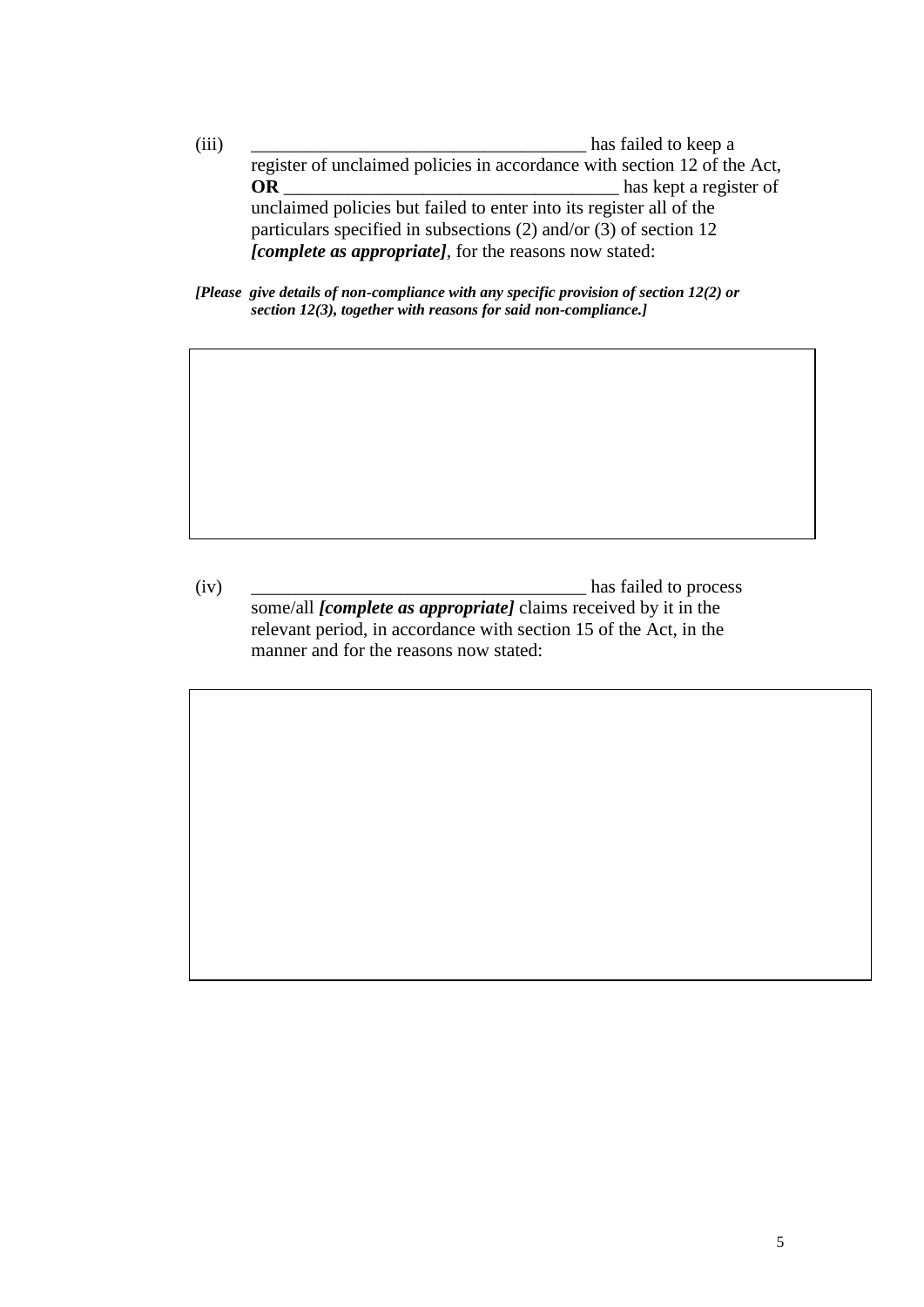Signed Authorised Officer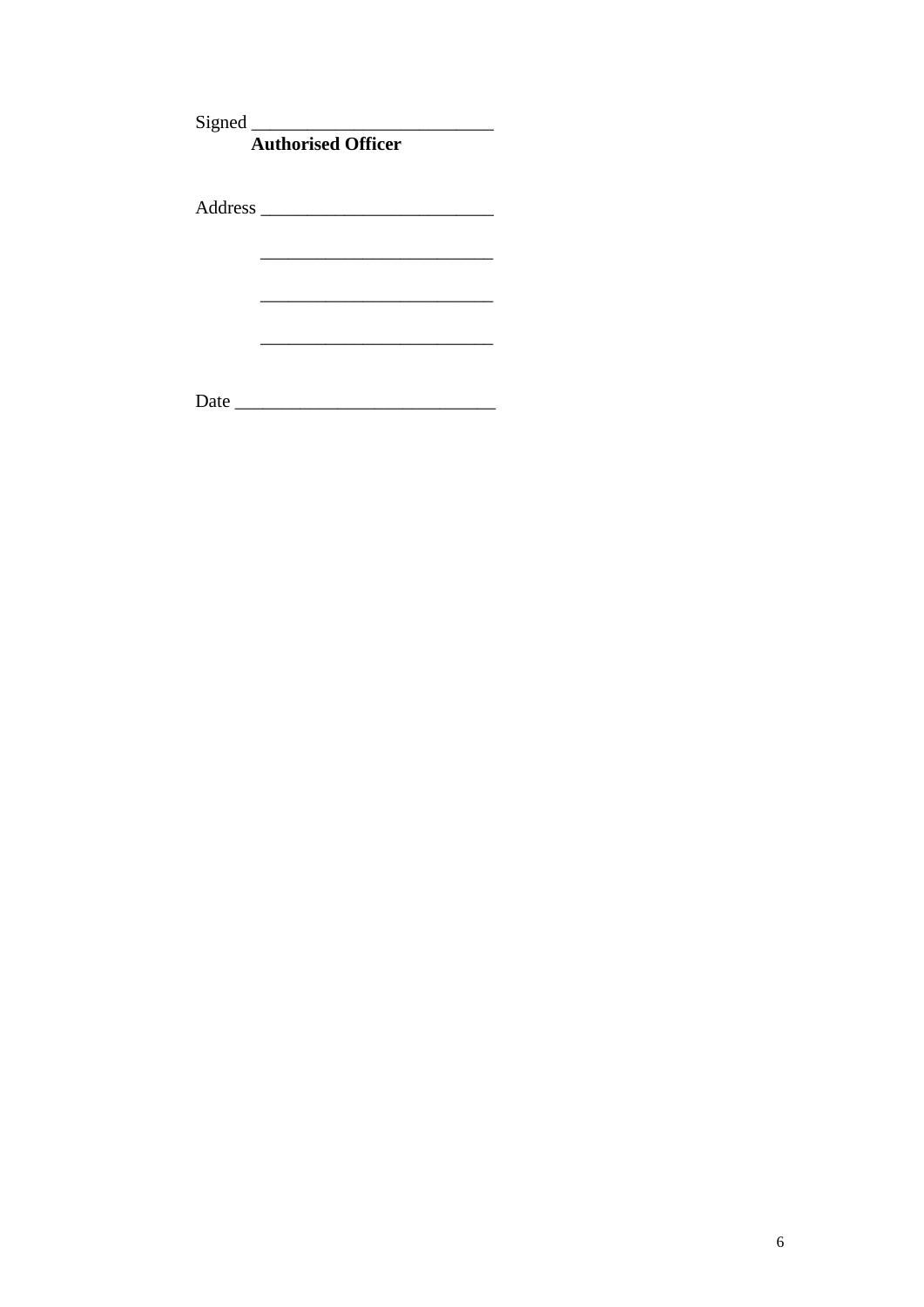|                      | has been duly authorised for this                                               |
|----------------------|---------------------------------------------------------------------------------|
| purpose by           | $\Delta$ A copy of the                                                          |
|                      | relevant written authorisation is available from The Secretary/Chief Executive, |
|                      | , at the address given on the cover                                             |
| of this Certificate. |                                                                                 |

The financial year-end of \_\_\_\_\_\_\_\_\_\_\_\_\_\_\_\_\_\_\_\_\_\_\_\_\_\_\_\_\_\_\_\_\_\_\_\_ is

\_\_\_\_\_\_\_\_\_\_\_\_\_\_\_\_\_\_\_\_\_\_\_\_\_\_\_\_\_\_\_\_\_\_\_\_.

Section 17 of the Act requires that this certificate to be completed and furnished within one month after the end of the undertaking's financial year.

The certificate covers transfers, the keeping of a Register in the prescribed form, notices and claims for repayment that occurred during the financial year of the institution just completed.